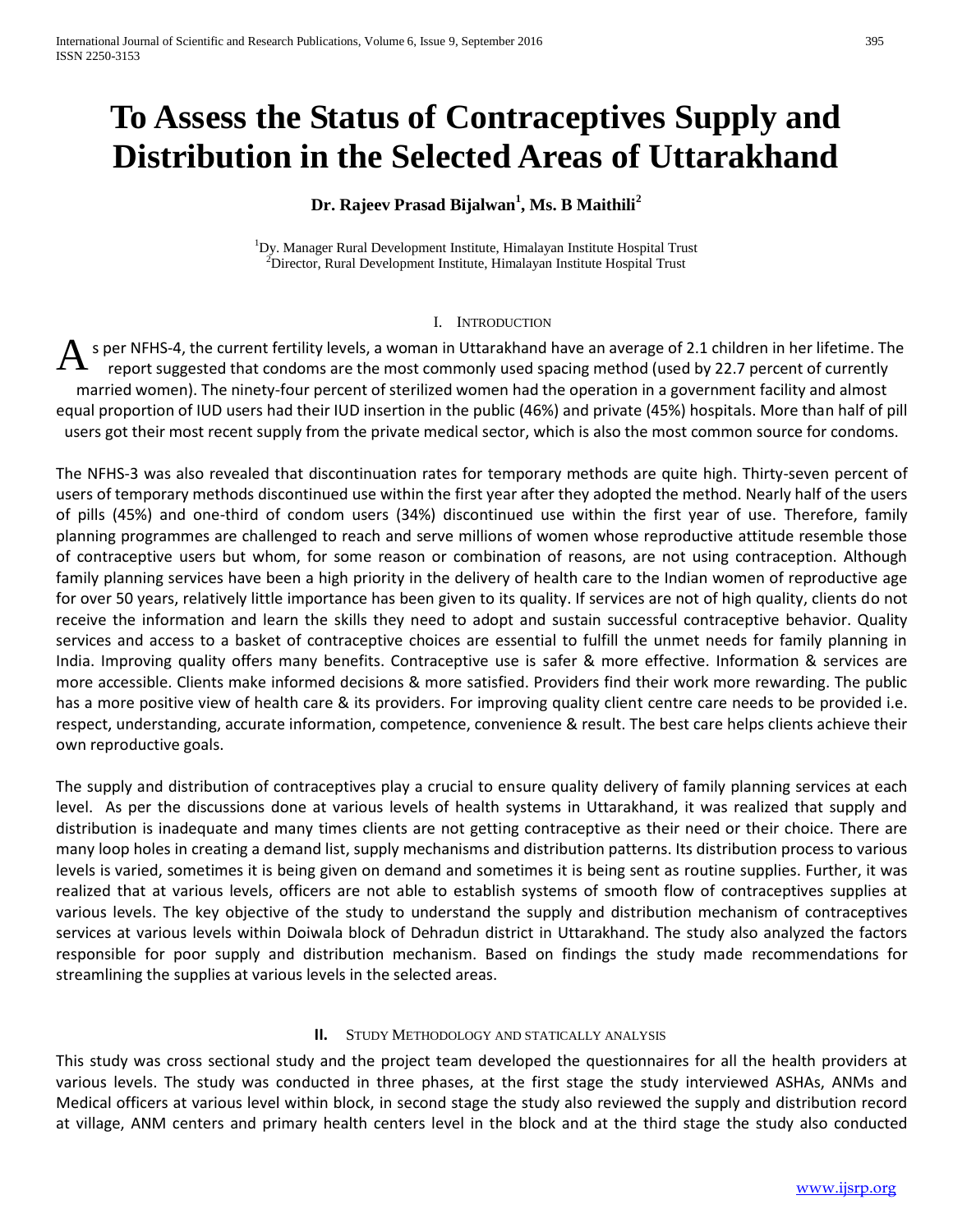International Journal of Scientific and Research Publications, Volume 6, Issue 9, September 2016 396 ISSN 2250-3153

information regarding availability and challenges faced by clients of contraceptives at the community level directly from clients.

At the CHC level, study selected all 5 PHC and each PHC and from each PHC the study selected 2ANM centers. In each of ANM center the study also selected 5 ASHAs and from each ASHAs area the study selected 20 numbers of eligible couples on random basis. For this study we interviewed all selected health providers according to prescribed questionnaire and check their records regarding supply and distribution of contraceptives as per the standard checklist.

All the interviewers were done by area coordinators and similarly resource cell members and project manager review all the formats at PHC level. The resource cell members also play crucial role in development of various questionnaires and checklist. The study was started in month of 1April 2010 and field work was completed in month of 31 October 2010. After the completion of survey, for the outcome RDI used SPSS-17 for statistics analysis. The missing values were allowed for the analysis and frequencies were calculated from the univariate analysis. Bivariate analysis will be used to describe the relationship between different variables and the dependent variables.

## III. RESULT

The study is pointed out that there were several lacunas in supply and distribution mechanism at various places in public health system at block level. The study revealed that supply from the district to block was not based on demand however CHC always received in various project wise family planning materials. Annually, few months it comes monthly however many times there is no fixed schedule; similarly it does not have any relation with demand. CHC received contraceptive from various programs such as family planning services, RCH services and HIV-AIDS control programme. The crucial point which study revealed that even today ANM Centers, PHCs and CHC getting target from district and district target is deciding by state. However, there is also no relationship between target and supply of contraceptives.

The ANMs were developing report based on target not on that what they are actually implementing. It becomes clearer when we resemble the CHC report with NFHS-3. As NFHS-3, CuT users in Uttarakhand was 2.6 however ANM, PHC and CHC achieving their target every year. In many ANMs and PHCs the target is higher than the actual number of eligible couples. The absence of actual list eligible couples at community level many, ANMs unable to make correct demand.

There is no proper schedule for demand generation at community level, ANM center as well as PHC level. Result of this, many place clients was not receiving adequate supply of contraceptive. More than 90% of ANMs were getting less than three month adequate supply of contraceptives, similarly only 30% of ASHAs receiving adequate supply of all contraceptives not more three month in a year. The ASHAs also not welling to promote basket of choice at community level because the supply of contraceptives do not contain all contraceptive thought out the year.

In the perspective of client view, the study revealed that more than 75% of male clients bought the contraceptive between 6PM and 8 PM however 90% of female clients bought the contraceptive between 10AM – 12 Noon. The study also pointed out that most of the male clients (84%) bought contraceptive from the private providers, however, majority of female clients (96%) received contraceptives from public health providers. The interesting point which study was revealed that at household level male (68%) mainly responsible for arrangement of temporary contraceptives in regular basis. The research also indicates that client is not receiving adequate supply from ASHAs or even many times they were not receiving from ANM center as well as PHC level.

Basis on the PHC procurement record, the study found that many time at CHC, PHC and ANM centers levels the distribution of contraceptives did not have any relationship with number of eligible couples or users. Many times they just divided by total available contraceptive by the number of PHCs at CHC level, number of ANMs center at PHC level and number of ASHAs at ANM center level. Which has also made difficult the task of ASHAs at community level to fulfill their actual demands? Similarly client also did not get adequate supply at ANM, PHC and CHC levels. The ANM center, PHC and CHC there was no mechanism to display the stock of contraceptive for public display.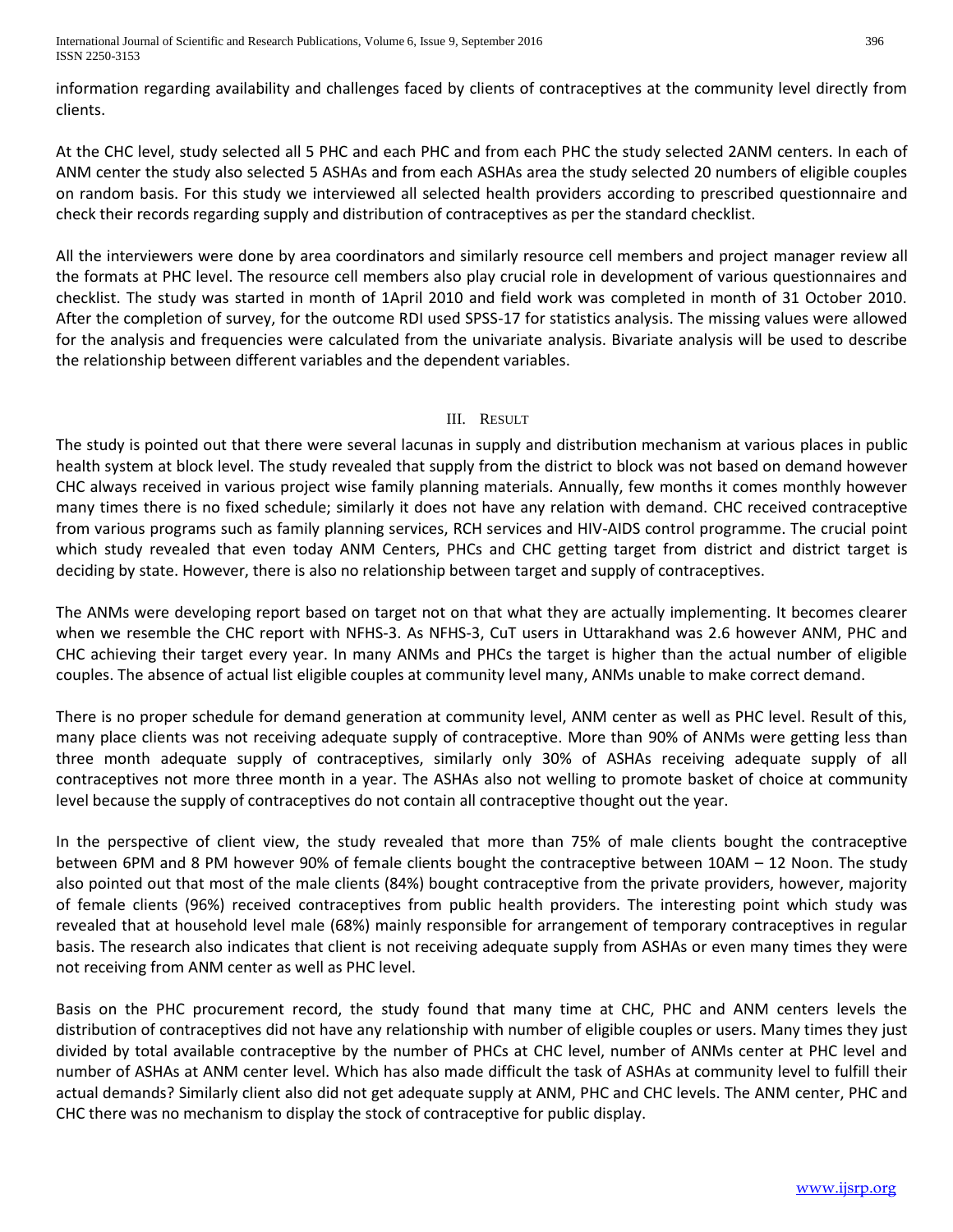# IV. CONCLUSION

Study revealed that to establish contraceptive at least CHC to PHC, PHC to ANM center and ANM center to village level based on eligible couple or users based, secondly, can be outsource the public contraceptive materials for private providers and third the demand of contraceptive will made by CHC according the number of users. This can become a model for other block to ensuring client needs at adequately and help the health system to improve the RCH indicators significantly. To establish this system there is a need to develop an effective and efficient monitoring system at block level to ensure adequate supply at all levels.

# V. ACKNOWLEDGEMENT

The Authors gratefully acknowledge the financial support rendered by RDI, HIHT, Dehradun for conducting the study. Author also pleased for all the Field workers from Rural Development Institute, Himalayan Institute Hospital Trust, participated in the study.

#### **REFERENCE**

- 1 Ali, Disha, Mika Bwembya, Ethan Collins, David Papworth and Erika Ronnow. 2008. "Zambia: Family Planning Quantitative and Qualitative Logistics System Assessment, March 2008." USAID Deliver Project, Task Order 1.
- 2 Angeles, G., D.K. Guilkey and T.A. Mroz. 1998. "Purposive Program Placement and the Estimation of Family Planning Program Effects in Tanzania." Journal of the American Statistical Association 93(443):884–899.
- 3 Ashraf, Nava, Erica Field and Jean Lee. 2010. "Household Bargaining and Excess Fertility: An Experimental Study in Zambia." under revision at American Economic Review . Bauman, Karl. 1997. "The Effectiveness of Family Planning Programs Evaluated with True Experimental Designs." Public Health Briefs 87(4):666–669.
- 4 Bongaarts, John. 1994. "The Impact of Population Policies: Comment." Population and Development Review 20(3):616–620.
- 5 Cochrane, Susan and Laura Gibney. 1991. "World Bank Working Paper: Does Better Access to Contraceptives Increase their Use? Key Policy and Methodological Issues.".
- 6 Daniel, Elkan E., Rekha Masilamani and Mizanur Rahman. 2008. "The Effect of Community-Based Reproductive Health Communication Interventions on Contraceptive Use among Young Married Couples in Bihar, India." International Family Planning Perspectives 34(4):189–197.
- 7 Debpuur, C., J.F. Phillips, E.F Jackson, A. Nazzar, P. Ngom and F.N. Binka. 2002. "The Impact of the Navrongo Project on Contraceptive Knowledge and Use, Reproductive Preferences, and Fertility." Studies in Family Planning 33(2):141–164.
- 8 Desai, Jaikishan and Alessandro Tarozzi. 2011. "Microcredit, Family Planning Programs and Contraceptive Behavior: Evidence From a Field Experiment in Ethiopia." Demography 48(1):749–782.
- 9 Gertler, Paul J. and John W. Molyneaux. 1994. "How Economic Development and Family Planning Programs Combined to Reduce Indonesian Fertility." Demography 31(1):33–63. Hennink, Monique and Steve Clements.